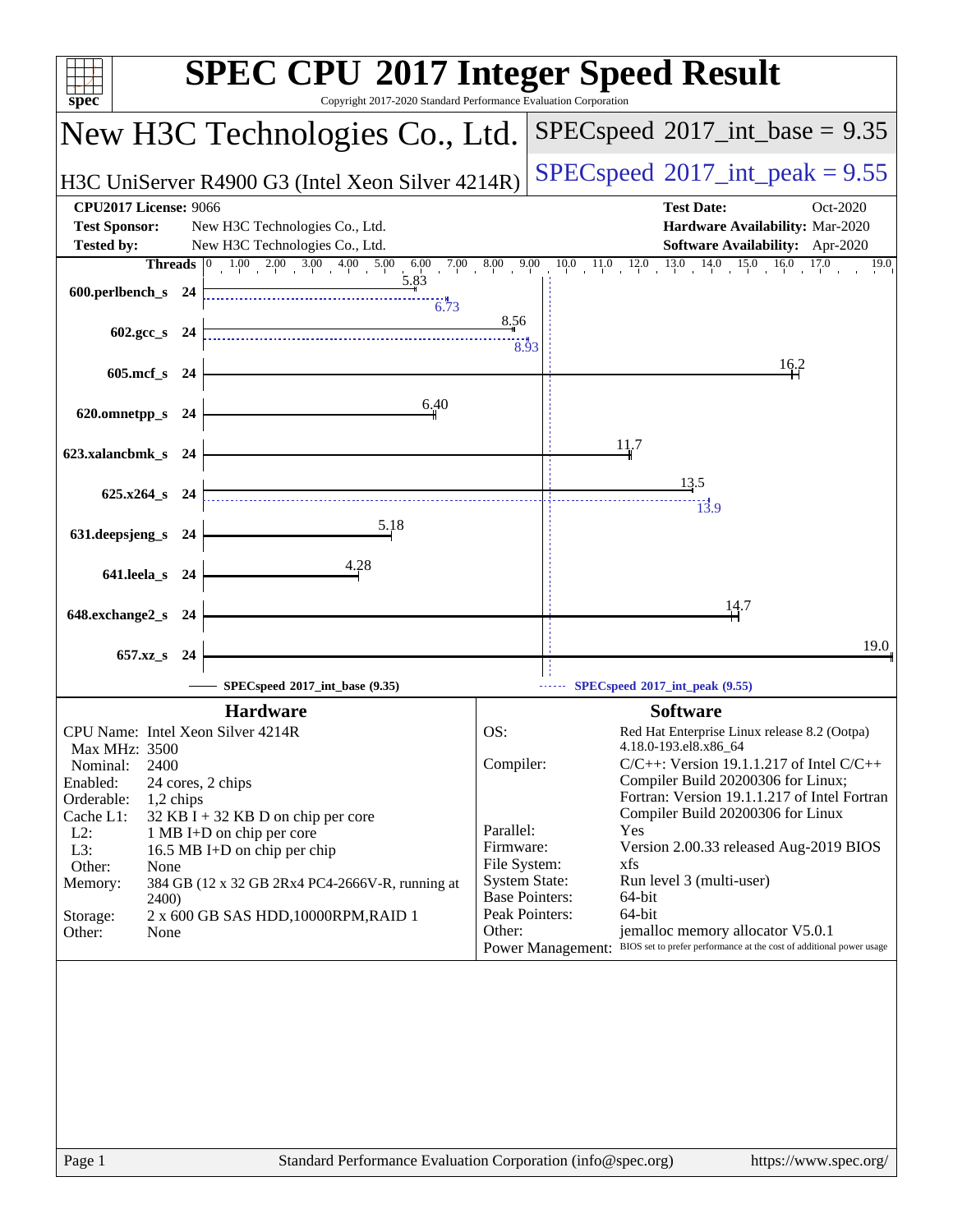

Copyright 2017-2020 Standard Performance Evaluation Corporation

## New H3C Technologies Co., Ltd.

H3C UniServer R4900 G3 (Intel Xeon Silver  $4214R$ ) [SPECspeed](http://www.spec.org/auto/cpu2017/Docs/result-fields.html#SPECspeed2017intpeak)®[2017\\_int\\_peak = 9](http://www.spec.org/auto/cpu2017/Docs/result-fields.html#SPECspeed2017intpeak).55

 $SPECspeed^{\circledcirc}2017\_int\_base = 9.35$  $SPECspeed^{\circledcirc}2017\_int\_base = 9.35$ 

**[CPU2017 License:](http://www.spec.org/auto/cpu2017/Docs/result-fields.html#CPU2017License)** 9066 **[Test Date:](http://www.spec.org/auto/cpu2017/Docs/result-fields.html#TestDate)** Oct-2020

**[Test Sponsor:](http://www.spec.org/auto/cpu2017/Docs/result-fields.html#TestSponsor)** New H3C Technologies Co., Ltd. **[Hardware Availability:](http://www.spec.org/auto/cpu2017/Docs/result-fields.html#HardwareAvailability)** Mar-2020 **[Tested by:](http://www.spec.org/auto/cpu2017/Docs/result-fields.html#Testedby)** New H3C Technologies Co., Ltd. **[Software Availability:](http://www.spec.org/auto/cpu2017/Docs/result-fields.html#SoftwareAvailability)** Apr-2020

### **[Results Table](http://www.spec.org/auto/cpu2017/Docs/result-fields.html#ResultsTable)**

|                                            | <b>Base</b>    |                |              |                | <b>Peak</b> |                |             |                |                |              |                |              |                |              |
|--------------------------------------------|----------------|----------------|--------------|----------------|-------------|----------------|-------------|----------------|----------------|--------------|----------------|--------------|----------------|--------------|
| <b>Benchmark</b>                           | <b>Threads</b> | <b>Seconds</b> | <b>Ratio</b> | <b>Seconds</b> | Ratio       | <b>Seconds</b> | Ratio       | <b>Threads</b> | <b>Seconds</b> | <b>Ratio</b> | <b>Seconds</b> | <b>Ratio</b> | <b>Seconds</b> | <b>Ratio</b> |
| 600.perlbench_s                            | 24             | 305            | 5.83         | 306            | 5.81        | 303            | 5.87        | 24             | 264            | 6.73         | 266            | 6.67         | 263            | 6.74         |
| $602.\text{gcc}\_\text{s}$                 | 24             | 464            | 8.58         | 465            | 8.56        | 468            | 8.51        | 24             | 447            | 8.91         | 444            | 8.96         | 446            | 8.93         |
| $605$ .mcf s                               | 24             | 288            | 16.4         | 291            | 16.2        | 291            | 16.2        | 24             | 288            | 16.4         | 291            | 16.2         | 291            | 16.2         |
| 620.omnetpp_s                              | 24             | 258            | 6.33         | 255            | 6.40        | 255            | 6.40        | 24             | 258            | 6.33         | 255            | 6.40         | 255            | 6.40         |
| 623.xalancbmk s                            | 24             | 120            | 11.8         | 121            | 11.7        | 121            | 11.7        | 24             | 120            | 11.8         | 121            | 11.7         | 121            | 11.7         |
| 625.x264 s                                 | 24             | 131            | 13.5         | 131            | 13.5        | 131            | 13.5        | 24             | 127            | 13.9         | 127            | 13.9         | 126            | 13.9         |
| 631.deepsjeng_s                            | 24             | 277            | 5.18         | 277            | 5.18        | 276            | 5.19        | 24             | 277            | 5.18         | 277            | 5.18         | 276            | 5.19         |
| 641.leela s                                | 24             | 399            | 4.28         | 399            | 4.28        | 399            | 4.28        | 24             | 399            | 4.28         | 399            | 4.28         | 399            | 4.28         |
| 648.exchange2_s                            | 24             | 202            | 14.6         | 199            | 14.7        | 199            | 14.8        | 24             | 202            | 14.6         | <u>199</u>     | 14.7         | 199            | 14.8         |
| $657.xz$ s                                 | 24             | 326            | 19.0         | 326            | 19.0        | 326            | <u>19.0</u> | 24             | 326            | 19.0         | 326            | 19.0         | 326            | <u>19.0</u>  |
| $SPECspeed^{\circ}2017$ int base =<br>9.35 |                |                |              |                |             |                |             |                |                |              |                |              |                |              |

**[SPECspeed](http://www.spec.org/auto/cpu2017/Docs/result-fields.html#SPECspeed2017intpeak)[2017\\_int\\_peak =](http://www.spec.org/auto/cpu2017/Docs/result-fields.html#SPECspeed2017intpeak) 9.55**

Results appear in the [order in which they were run.](http://www.spec.org/auto/cpu2017/Docs/result-fields.html#RunOrder) Bold underlined text [indicates a median measurement](http://www.spec.org/auto/cpu2017/Docs/result-fields.html#Median).

### **[Compiler Notes](http://www.spec.org/auto/cpu2017/Docs/result-fields.html#CompilerNotes)**

The inconsistent Compiler version information under Compiler Version section is due to a discrepancy in Intel Compiler. The correct version of C/C++ compiler is: Version 19.1.1.217 Build 20200306 Compiler for Linux The correct version of Fortran compiler is: Version 19.1.1.217 Build 20200306 Compiler for Linux

### **[Operating System Notes](http://www.spec.org/auto/cpu2017/Docs/result-fields.html#OperatingSystemNotes)**

Stack size set to unlimited using "ulimit -s unlimited"

### **[Environment Variables Notes](http://www.spec.org/auto/cpu2017/Docs/result-fields.html#EnvironmentVariablesNotes)**

```
Environment variables set by runcpu before the start of the run:
KMP AFFINITY = "granularity=fine, scatter"
LD_LIBRARY_PATH = "/home/speccpu/lib/intel64:/home/speccpu/je5.0.1-64"
MALLOC_CONF = "retain:true"
OMP_STACKSIZE = "192M"
```
### **[General Notes](http://www.spec.org/auto/cpu2017/Docs/result-fields.html#GeneralNotes)**

 Binaries compiled on a system with 1x Intel Core i9-7980XE CPU + 64GB RAM memory using Redhat Enterprise Linux 8.0 NA: The test sponsor attests, as of date of publication, that CVE-2017-5754 (Meltdown) is mitigated in the system as tested and documented. Yes: The test sponsor attests, as of date of publication, that CVE-2017-5753 (Spectre variant 1) is mitigated in the system as tested and documented. Yes: The test sponsor attests, as of date of publication, that CVE-2017-5715 (Spectre variant 2)

**(Continued on next page)**

| Page 2 | Standard Performance Evaluation Corporation (info@spec.org) | https://www.spec.org/ |
|--------|-------------------------------------------------------------|-----------------------|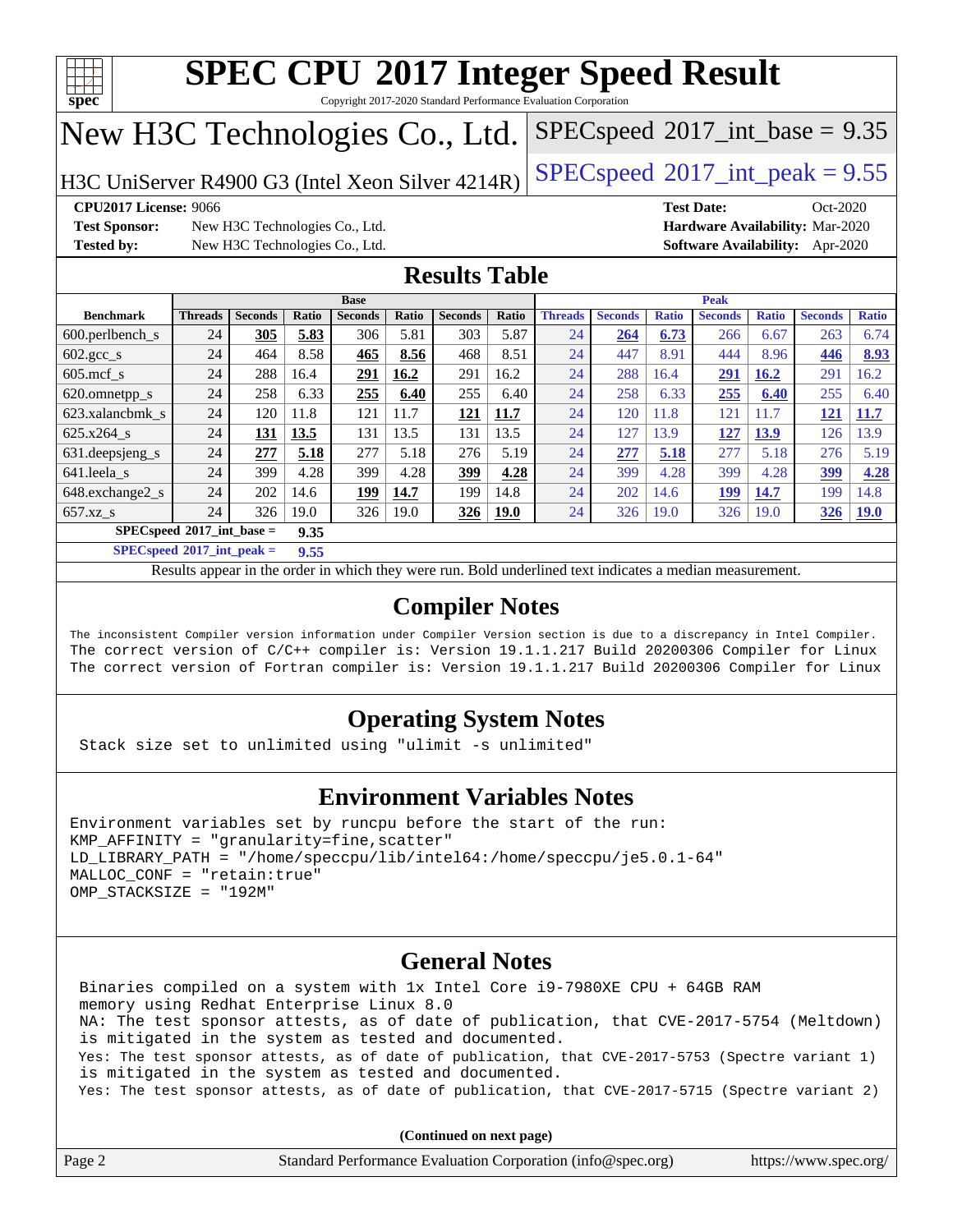

Copyright 2017-2020 Standard Performance Evaluation Corporation

## New H3C Technologies Co., Ltd.

H3C UniServer R4900 G3 (Intel Xeon Silver  $4214R$ ) [SPECspeed](http://www.spec.org/auto/cpu2017/Docs/result-fields.html#SPECspeed2017intpeak)®[2017\\_int\\_peak = 9](http://www.spec.org/auto/cpu2017/Docs/result-fields.html#SPECspeed2017intpeak).55

 $SPECspeed^{\circ}2017\_int\_base = 9.35$  $SPECspeed^{\circ}2017\_int\_base = 9.35$ 

**[Test Sponsor:](http://www.spec.org/auto/cpu2017/Docs/result-fields.html#TestSponsor)** New H3C Technologies Co., Ltd. **[Hardware Availability:](http://www.spec.org/auto/cpu2017/Docs/result-fields.html#HardwareAvailability)** Mar-2020 **[Tested by:](http://www.spec.org/auto/cpu2017/Docs/result-fields.html#Testedby)** New H3C Technologies Co., Ltd. **[Software Availability:](http://www.spec.org/auto/cpu2017/Docs/result-fields.html#SoftwareAvailability)** Apr-2020

**[CPU2017 License:](http://www.spec.org/auto/cpu2017/Docs/result-fields.html#CPU2017License)** 9066 **[Test Date:](http://www.spec.org/auto/cpu2017/Docs/result-fields.html#TestDate)** Oct-2020

#### **[General Notes \(Continued\)](http://www.spec.org/auto/cpu2017/Docs/result-fields.html#GeneralNotes)**

 is mitigated in the system as tested and documented. Transparent Huge Pages enabled by default Prior to runcpu invocation Filesystem page cache synced and cleared with: sync; echo 3> /proc/sys/vm/drop\_caches jemalloc, a general purpose malloc implementation built with the RedHat Enterprise 7.5, and the system compiler gcc 4.8.5 sources available from jemalloc.net or <https://github.com/jemalloc/jemalloc/releases>

#### **[Platform Notes](http://www.spec.org/auto/cpu2017/Docs/result-fields.html#PlatformNotes)**

Page 3 Standard Performance Evaluation Corporation [\(info@spec.org\)](mailto:info@spec.org) <https://www.spec.org/> BIOS Settings: Set Hyper Threading to Disabled Set IMC Interleaving to 2-way Interleave Sysinfo program /home/speccpu/bin/sysinfo Rev: r6365 of 2019-08-21 295195f888a3d7edb1e6e46a485a0011 running on localhost.localdomain Wed Oct 21 11:11:56 2020 SUT (System Under Test) info as seen by some common utilities. For more information on this section, see <https://www.spec.org/cpu2017/Docs/config.html#sysinfo> From /proc/cpuinfo model name : Intel(R) Xeon(R) Silver 4214R CPU @ 2.40GHz 2 "physical id"s (chips) 24 "processors" cores, siblings (Caution: counting these is hw and system dependent. The following excerpts from /proc/cpuinfo might not be reliable. Use with caution.) cpu cores : 12 siblings : 12 physical 0: cores 0 1 2 3 4 5 8 9 10 11 12 13 physical 1: cores 0 1 2 3 4 5 8 9 10 11 12 13 From lscpu: Architecture: x86\_64 CPU op-mode(s): 32-bit, 64-bit Byte Order: Little Endian  $CPU(s):$  24 On-line CPU(s) list: 0-23 Thread(s) per core: 1 Core(s) per socket: 12 Socket(s): 2 NUMA node(s): 2 Vendor ID: GenuineIntel CPU family: 6 **(Continued on next page)**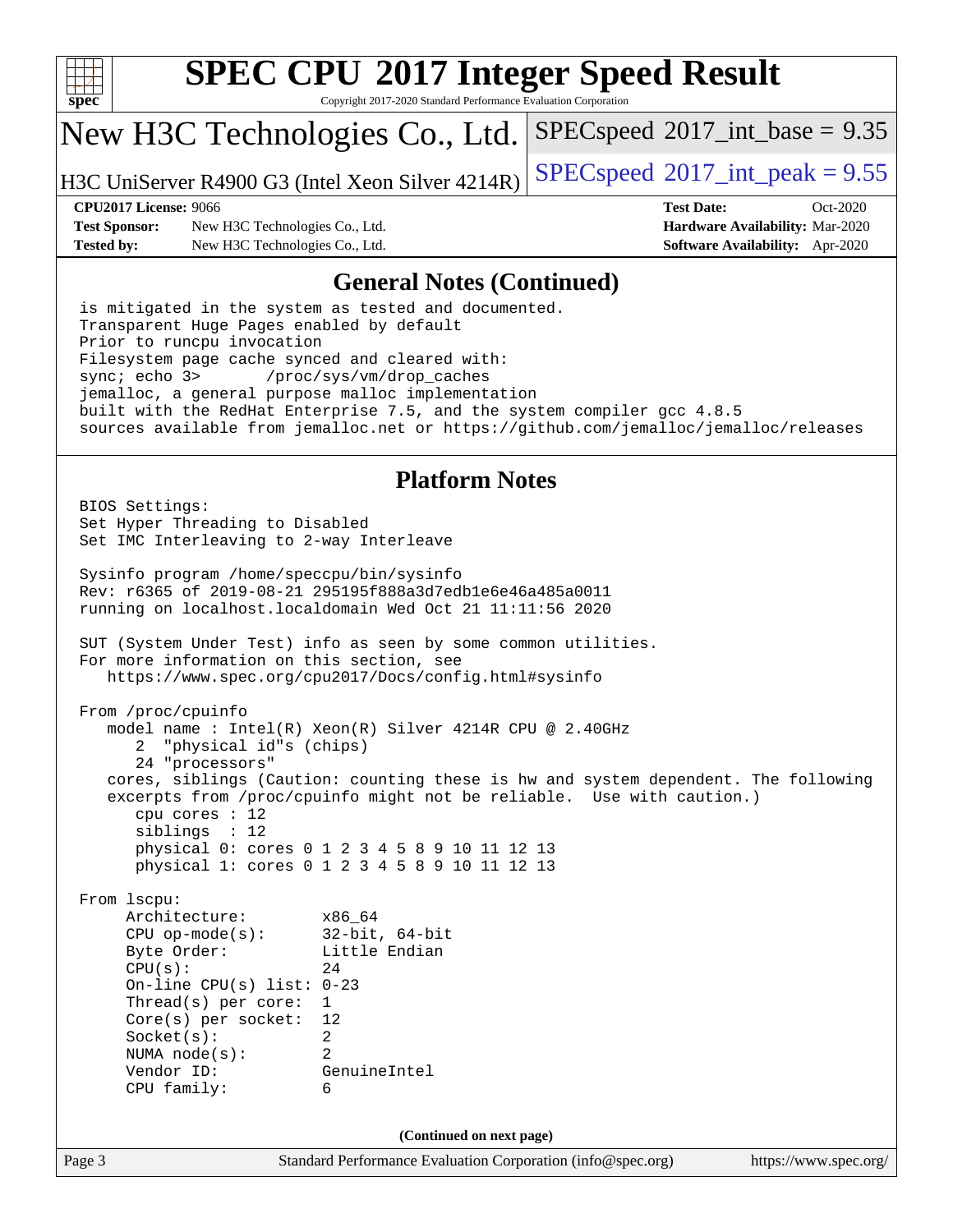

Copyright 2017-2020 Standard Performance Evaluation Corporation

## New H3C Technologies Co., Ltd.

H3C UniServer R4900 G3 (Intel Xeon Silver  $4214R$ ) [SPECspeed](http://www.spec.org/auto/cpu2017/Docs/result-fields.html#SPECspeed2017intpeak)<sup>®</sup>[2017\\_int\\_peak = 9](http://www.spec.org/auto/cpu2017/Docs/result-fields.html#SPECspeed2017intpeak).55

 $SPECspeed*2017\_int\_base = 9.35$  $SPECspeed*2017\_int\_base = 9.35$ 

**[Test Sponsor:](http://www.spec.org/auto/cpu2017/Docs/result-fields.html#TestSponsor)** New H3C Technologies Co., Ltd. **[Hardware Availability:](http://www.spec.org/auto/cpu2017/Docs/result-fields.html#HardwareAvailability)** Mar-2020 **[Tested by:](http://www.spec.org/auto/cpu2017/Docs/result-fields.html#Testedby)** New H3C Technologies Co., Ltd. **[Software Availability:](http://www.spec.org/auto/cpu2017/Docs/result-fields.html#SoftwareAvailability)** Apr-2020

**[CPU2017 License:](http://www.spec.org/auto/cpu2017/Docs/result-fields.html#CPU2017License)** 9066 **[Test Date:](http://www.spec.org/auto/cpu2017/Docs/result-fields.html#TestDate)** Oct-2020

#### **[Platform Notes \(Continued\)](http://www.spec.org/auto/cpu2017/Docs/result-fields.html#PlatformNotes)**

| Model:                                 | 85                                                                                   |
|----------------------------------------|--------------------------------------------------------------------------------------|
| Model name:                            | $Intel(R) Xeon(R) Silver 4214R CPU @ 2.40GHz$                                        |
| Stepping:                              | 7                                                                                    |
| CPU MHz:                               | 1892.327                                                                             |
| $CPU$ $max$ $MHz$ :                    | 3500.0000                                                                            |
| CPU min MHz:                           | 1000.0000                                                                            |
| BogoMIPS:                              | 4800.00                                                                              |
| Virtualization:                        | $VT - x$                                                                             |
| $L1d$ cache:                           | 32K                                                                                  |
| Lli cache:                             | 32K                                                                                  |
| $L2$ cache:                            | 1024K                                                                                |
| L3 cache:                              | 16896K                                                                               |
| NUMA node0 $CPU(s): 0-11$              |                                                                                      |
| NUMA $node1$ $CPU(s):$                 | $12 - 23$                                                                            |
| Flagg:                                 | fpu vme de pse tsc msr pae mce cx8 apic sep mtrr pge mca cmov                        |
|                                        | pat pse36 clflush dts acpi mmx fxsr sse sse2 ss ht tm pbe syscall nx pdpelgb rdtscp  |
|                                        | lm constant_tsc art arch_perfmon pebs bts rep_good nopl xtopology nonstop_tsc cpuid  |
|                                        | aperfmperf pni pclmulqdq dtes64 monitor ds_cpl vmx smx est tm2 ssse3 sdbg fma cx16   |
|                                        | xtpr pdcm pcid dca sse4_1 sse4_2 x2apic movbe popcnt tsc_deadline_timer aes xsave    |
|                                        | avx f16c rdrand lahf_lm abm 3dnowprefetch cpuid_fault epb cat_13 cdp_13              |
|                                        | invpcid_single intel_ppin ssbd mba ibrs ibpb stibp ibrs_enhanced tpr_shadow vnmi     |
|                                        | flexpriority ept vpid fsgsbase tsc_adjust bmil hle avx2 smep bmi2 erms invpcid rtm   |
|                                        | cqm mpx rdt_a avx512f avx512dq rdseed adx smap clflushopt clwb intel_pt avx512cd     |
|                                        | avx512bw avx512vl xsaveopt xsavec xgetbvl xsaves cqm_llc cqm_occup_llc cqm_mbm_total |
|                                        | cqm_mbm_local dtherm ida arat pln pts pku ospke avx512_vnni md_clear flush_l1d       |
| arch_capabilities                      |                                                                                      |
|                                        |                                                                                      |
| /proc/cpuinfo cache data               |                                                                                      |
| cache size : $16896$ KB                |                                                                                      |
|                                        |                                                                                      |
|                                        | From numactl --hardware WARNING: a numactl 'node' might or might not correspond to a |
| physical chip.                         |                                                                                      |
| $available: 2 nodes (0-1)$             |                                                                                      |
| node 0 cpus: 0 1 2 3 4 5 6 7 8 9 10 11 |                                                                                      |
| node 0 size: 191815 MB                 |                                                                                      |
| node 0 free: 191389 MB                 |                                                                                      |
|                                        | node 1 cpus: 12 13 14 15 16 17 18 19 20 21 22 23                                     |
| node 1 size: 193532 MB                 |                                                                                      |
| node 1 free: 192425 MB                 |                                                                                      |
| node distances:                        |                                                                                      |
| node 0 1                               |                                                                                      |
| 0:<br>10<br>21                         |                                                                                      |
| 1:<br>21<br>10                         |                                                                                      |
|                                        |                                                                                      |
| From /proc/meminfo                     |                                                                                      |
| MemTotal:<br>394595988 kB              |                                                                                      |
| HugePages_Total:                       | 0                                                                                    |
|                                        |                                                                                      |
|                                        | (Continued on next page)                                                             |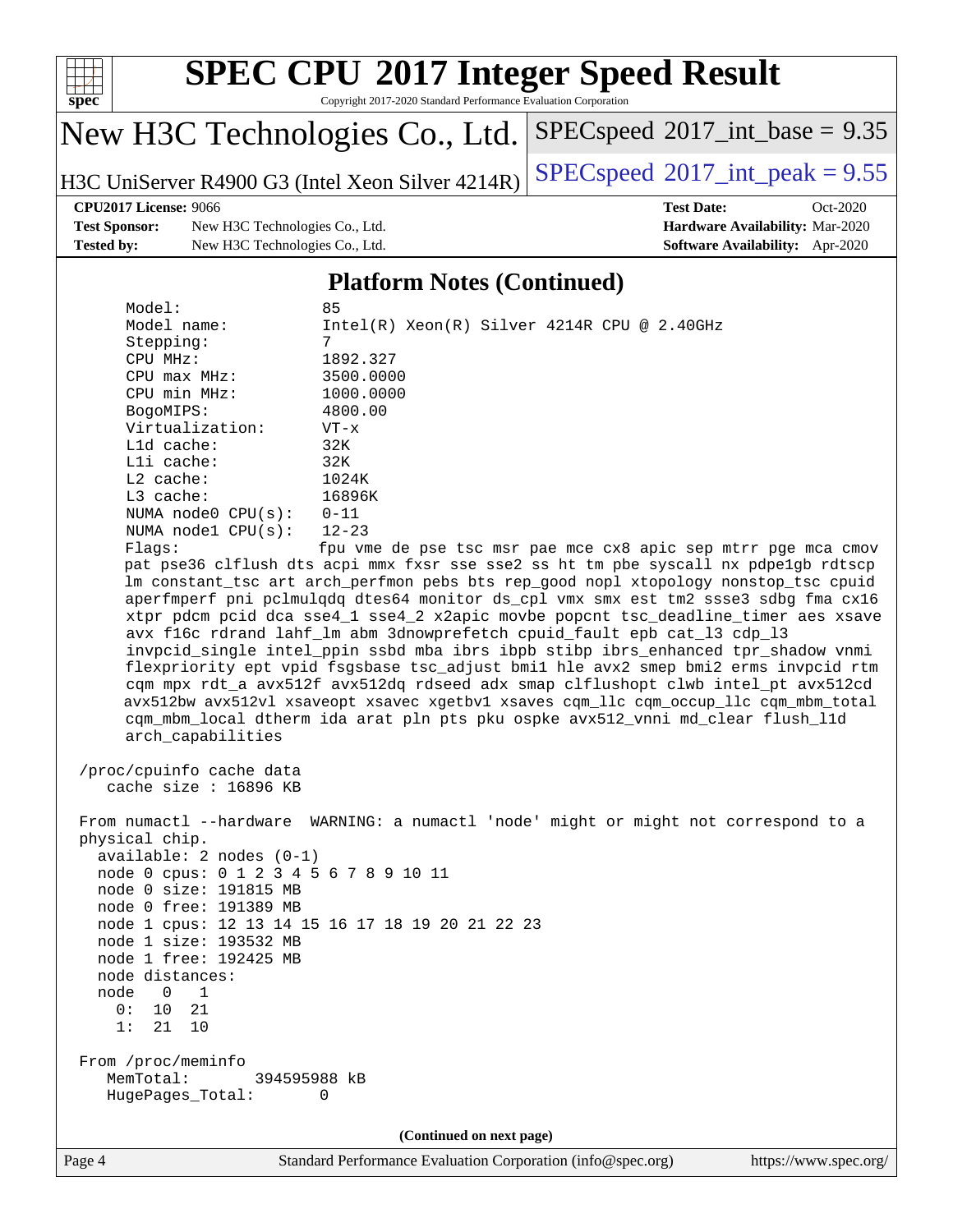| spec <sup>®</sup>                 | <b>SPEC CPU®2017 Integer Speed Result</b><br>Copyright 2017-2020 Standard Performance Evaluation Corporation                                                                                                                                                                                                                                                                                                                                                                             |                                                                                                                          |  |  |  |  |  |  |
|-----------------------------------|------------------------------------------------------------------------------------------------------------------------------------------------------------------------------------------------------------------------------------------------------------------------------------------------------------------------------------------------------------------------------------------------------------------------------------------------------------------------------------------|--------------------------------------------------------------------------------------------------------------------------|--|--|--|--|--|--|
|                                   | New H3C Technologies Co., Ltd.                                                                                                                                                                                                                                                                                                                                                                                                                                                           | $SPEC speed^{\circ}2017\_int\_base = 9.35$                                                                               |  |  |  |  |  |  |
|                                   | H3C UniServer R4900 G3 (Intel Xeon Silver 4214R)                                                                                                                                                                                                                                                                                                                                                                                                                                         | $SPEC speed^{\circ}2017\_int\_peak = 9.55$                                                                               |  |  |  |  |  |  |
|                                   | <b>CPU2017 License: 9066</b>                                                                                                                                                                                                                                                                                                                                                                                                                                                             | <b>Test Date:</b><br>Oct-2020                                                                                            |  |  |  |  |  |  |
| <b>Tested by:</b>                 | <b>Test Sponsor:</b><br>New H3C Technologies Co., Ltd.<br>New H3C Technologies Co., Ltd.                                                                                                                                                                                                                                                                                                                                                                                                 | Hardware Availability: Mar-2020<br>Software Availability: Apr-2020                                                       |  |  |  |  |  |  |
|                                   |                                                                                                                                                                                                                                                                                                                                                                                                                                                                                          |                                                                                                                          |  |  |  |  |  |  |
| <b>Platform Notes (Continued)</b> |                                                                                                                                                                                                                                                                                                                                                                                                                                                                                          |                                                                                                                          |  |  |  |  |  |  |
|                                   | Hugepagesize:<br>2048 kB                                                                                                                                                                                                                                                                                                                                                                                                                                                                 |                                                                                                                          |  |  |  |  |  |  |
|                                   | From /etc/*release* /etc/*version*<br>os-release:<br>NAME="Red Hat Enterprise Linux"<br>VERSION="8.2 (Ootpa)"<br>ID="rhel"<br>ID_LIKE="fedora"<br>VERSION_ID="8.2"<br>PLATFORM_ID="platform:el8"<br>PRETTY_NAME="Red Hat Enterprise Linux 8.2 (Ootpa)"<br>ANSI COLOR="0;31"<br>redhat-release: Red Hat Enterprise Linux release 8.2 (Ootpa)<br>system-release: Red Hat Enterprise Linux release 8.2 (Ootpa)<br>system-release-cpe: cpe:/o:redhat:enterprise_linux:8.2:ga<br>uname $-a$ : |                                                                                                                          |  |  |  |  |  |  |
|                                   | Linux localhost.localdomain 4.18.0-193.el8.x86_64 #1 SMP Fri Mar 27 14:35:58 UTC 2020<br>x86_64 x86_64 x86_64 GNU/Linux<br>Kernel self-reported vulnerability status:                                                                                                                                                                                                                                                                                                                    |                                                                                                                          |  |  |  |  |  |  |
|                                   | itlb_multihit:<br>CVE-2018-3620 (L1 Terminal Fault):<br>Microarchitectural Data Sampling:<br>CVE-2017-5754 (Meltdown):<br>CVE-2018-3639 (Speculative Store Bypass): Mitigation: Speculative Store Bypass disabled                                                                                                                                                                                                                                                                        | KVM: Mitigation: Split huge pages<br>Not affected<br>Not affected<br>Not affected<br>via prctl and seccomp               |  |  |  |  |  |  |
|                                   | $CVE-2017-5753$ (Spectre variant 1):<br>$CVE-2017-5715$ (Spectre variant 2):                                                                                                                                                                                                                                                                                                                                                                                                             | Mitigation: usercopy/swapgs barriers and __user<br>pointer sanitization<br>Mitigation: Enhanced IBRS, IBPB: conditional, |  |  |  |  |  |  |
|                                   | tsx_async_abort:                                                                                                                                                                                                                                                                                                                                                                                                                                                                         | RSB filling<br>Mitigation: Clear CPU buffers; SMT disabled                                                               |  |  |  |  |  |  |
|                                   | run-level 3 Oct 21 11:09                                                                                                                                                                                                                                                                                                                                                                                                                                                                 |                                                                                                                          |  |  |  |  |  |  |
|                                   | SPEC is set to: /home/speccpu<br>Filesystem<br>Size Used Avail Use% Mounted on<br>Type<br>/dev/mapper/rhel-home xfs<br>503G<br>12G 491G<br>From /sys/devices/virtual/dmi/id<br>American Megatrends Inc. 2.00.33 08/22/2019<br>BIOS:                                                                                                                                                                                                                                                      | 3% /home                                                                                                                 |  |  |  |  |  |  |
|                                   | Vendor: Unis Huashan Technologies Co., Ltd.<br>Product: UniServer R4900 G3<br>Product Family: Rack<br>Serial: 210200A00QH177000025                                                                                                                                                                                                                                                                                                                                                       |                                                                                                                          |  |  |  |  |  |  |
|                                   | (Continued on next page)                                                                                                                                                                                                                                                                                                                                                                                                                                                                 |                                                                                                                          |  |  |  |  |  |  |
| Page 5                            | Standard Performance Evaluation Corporation (info@spec.org)                                                                                                                                                                                                                                                                                                                                                                                                                              | https://www.spec.org/                                                                                                    |  |  |  |  |  |  |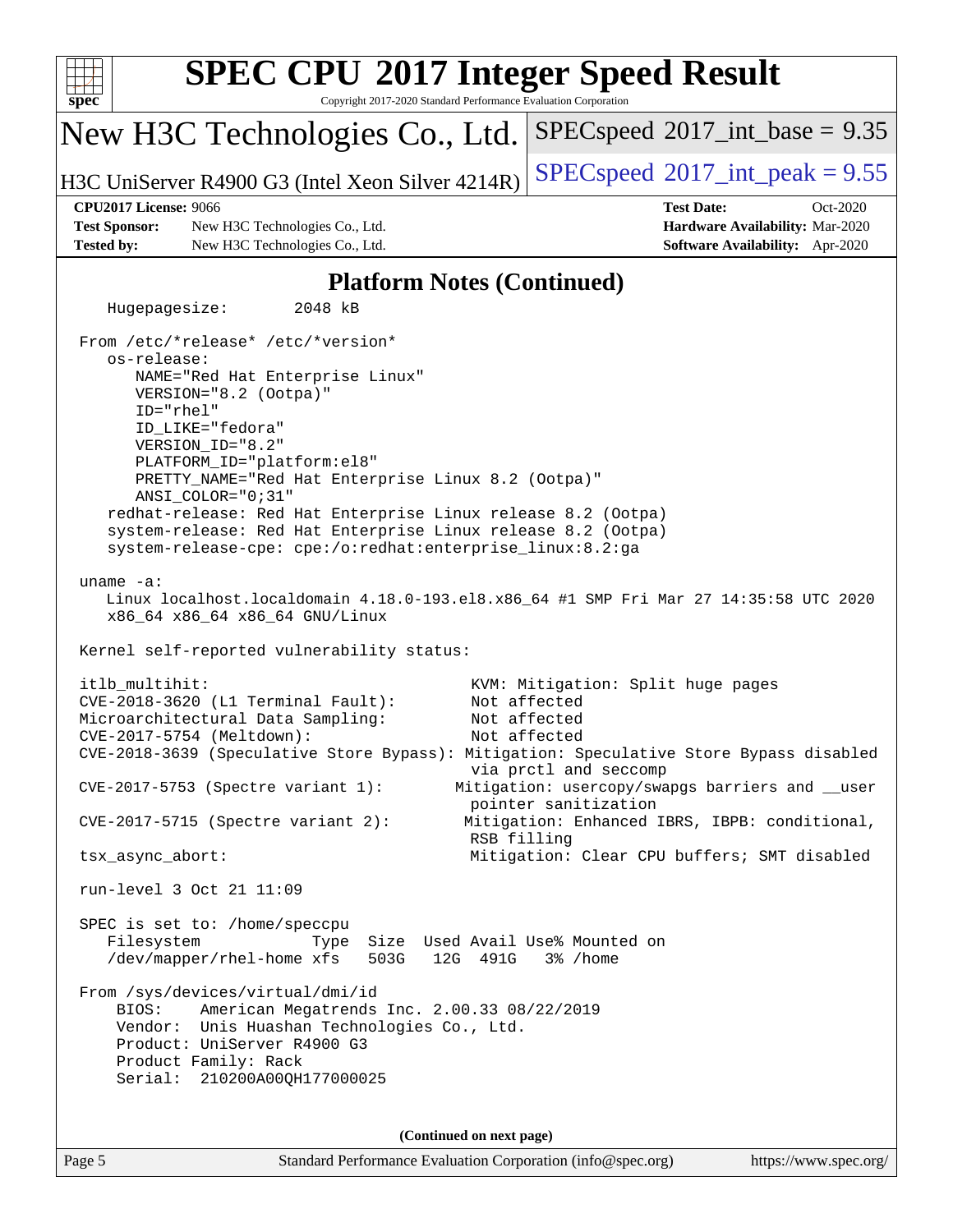| s<br>e<br>U<br>c |  |  |  |  |  |  |  |
|------------------|--|--|--|--|--|--|--|

Copyright 2017-2020 Standard Performance Evaluation Corporation

## New H3C Technologies Co., Ltd.

H3C UniServer R4900 G3 (Intel Xeon Silver  $4214R$ ) [SPECspeed](http://www.spec.org/auto/cpu2017/Docs/result-fields.html#SPECspeed2017intpeak)<sup>®</sup>[2017\\_int\\_peak = 9](http://www.spec.org/auto/cpu2017/Docs/result-fields.html#SPECspeed2017intpeak).55

 $SPECspeed^{\circledcirc}2017\_int\_base = 9.35$  $SPECspeed^{\circledcirc}2017\_int\_base = 9.35$ 

**[Test Sponsor:](http://www.spec.org/auto/cpu2017/Docs/result-fields.html#TestSponsor)** New H3C Technologies Co., Ltd. **[Hardware Availability:](http://www.spec.org/auto/cpu2017/Docs/result-fields.html#HardwareAvailability)** Mar-2020 **[Tested by:](http://www.spec.org/auto/cpu2017/Docs/result-fields.html#Testedby)** New H3C Technologies Co., Ltd. **[Software Availability:](http://www.spec.org/auto/cpu2017/Docs/result-fields.html#SoftwareAvailability)** Apr-2020

# **[CPU2017 License:](http://www.spec.org/auto/cpu2017/Docs/result-fields.html#CPU2017License)** 9066 **[Test Date:](http://www.spec.org/auto/cpu2017/Docs/result-fields.html#TestDate)** Oct-2020

#### **[Platform Notes \(Continued\)](http://www.spec.org/auto/cpu2017/Docs/result-fields.html#PlatformNotes)**

 Additional information from dmidecode follows. WARNING: Use caution when you interpret this section. The 'dmidecode' program reads system data which is "intended to allow hardware to be accurately determined", but the intent may not be met, as there are frequent changes to hardware, firmware, and the "DMTF SMBIOS" standard. Memory:

 12x Hynix HMA84GR7AFR4N-VK 32 GB 2 rank 2666 12x NO DIMM NO DIMM

(End of data from sysinfo program)

#### **[Compiler Version Notes](http://www.spec.org/auto/cpu2017/Docs/result-fields.html#CompilerVersionNotes)**

| 600.perlbench_s(base) 602.gcc_s(base, peak) 605.mcf_s(base, peak)<br>C<br>625.x264_s(base, peak) 657.xz_s(base, peak)                                                            |
|----------------------------------------------------------------------------------------------------------------------------------------------------------------------------------|
| Intel(R) C Compiler for applications running on Intel(R) $64$ , Version 2021.1<br>NextGen Build 20200304                                                                         |
| Copyright (C) 1985-2020 Intel Corporation. All rights reserved.                                                                                                                  |
| $600. perlbench_s(peak)$<br>С                                                                                                                                                    |
| Intel(R) C Intel(R) 64 Compiler for applications running on Intel(R) 64,<br>Version 19.1.1.217 Build 20200306<br>Copyright (C) 1985-2020 Intel Corporation. All rights reserved. |
| $600.$ perlbench $s(base) 602.$ qcc $s(base, peak) 605.$ mcf $s(base, peak)$<br>C<br>625.x264_s(base, peak) 657.xz_s(base, peak)                                                 |
| Intel(R) C Compiler for applications running on Intel(R) 64, Version 2021.1<br>NextGen Build 20200304<br>Copyright (C) 1985-2020 Intel Corporation. All rights reserved.         |
| 600.perlbench_s(peak)<br>C                                                                                                                                                       |
| Intel(R) C Intel(R) 64 Compiler for applications running on Intel(R) 64,<br>Version 19.1.1.217 Build 20200306<br>Copyright (C) 1985-2020 Intel Corporation. All rights reserved. |
|                                                                                                                                                                                  |

**(Continued on next page)**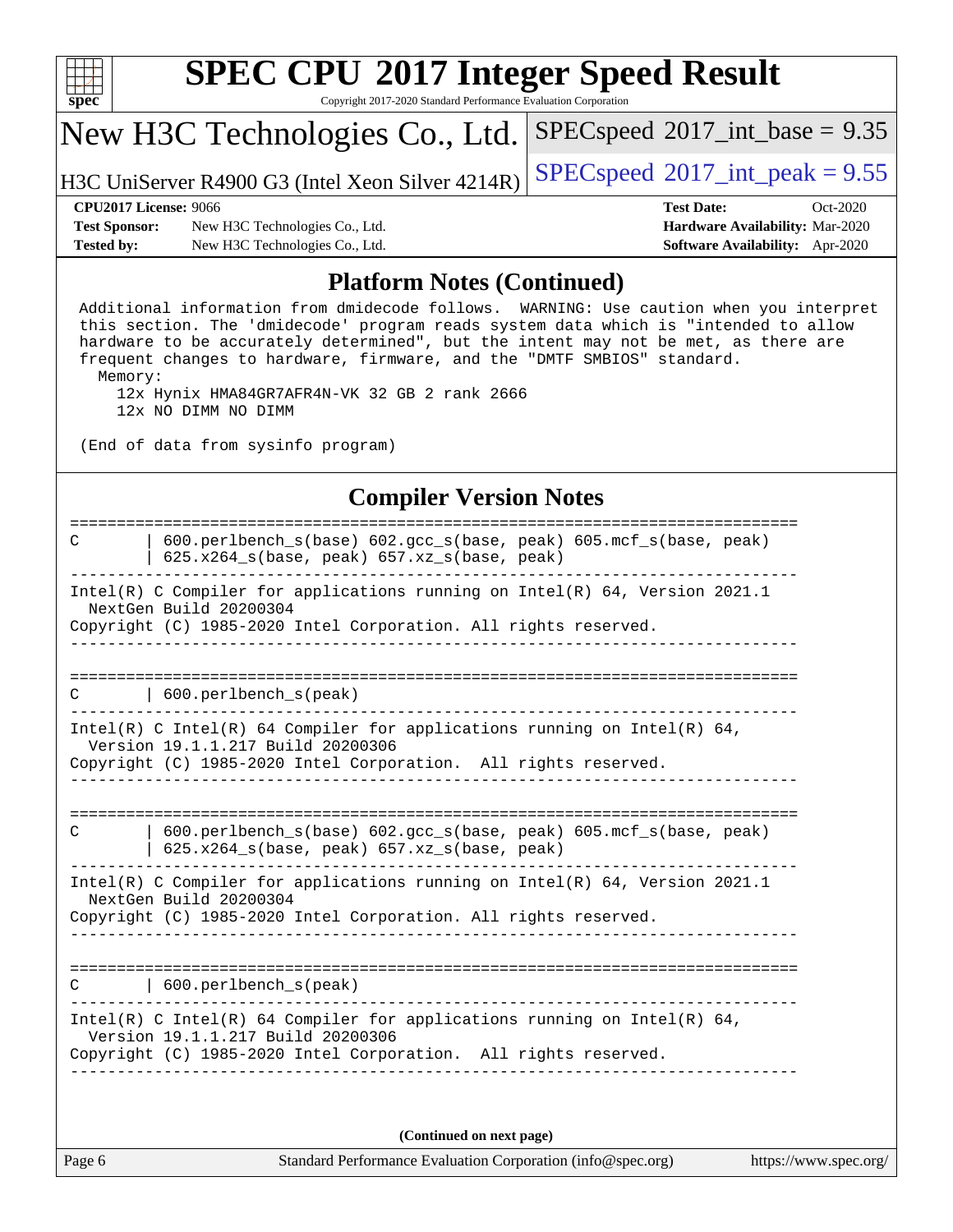| S)<br>E<br>U |  |  |  |  |  |  |  |
|--------------|--|--|--|--|--|--|--|

Copyright 2017-2020 Standard Performance Evaluation Corporation

## New H3C Technologies Co., Ltd.

H3C UniServer R4900 G3 (Intel Xeon Silver 4214R)  $\left|$  [SPECspeed](http://www.spec.org/auto/cpu2017/Docs/result-fields.html#SPECspeed2017intpeak)®[2017\\_int\\_peak = 9](http://www.spec.org/auto/cpu2017/Docs/result-fields.html#SPECspeed2017intpeak).55

 $SPECspeed^{\circ}2017\_int\_base = 9.35$  $SPECspeed^{\circ}2017\_int\_base = 9.35$ 

**[Test Sponsor:](http://www.spec.org/auto/cpu2017/Docs/result-fields.html#TestSponsor)** New H3C Technologies Co., Ltd. **[Hardware Availability:](http://www.spec.org/auto/cpu2017/Docs/result-fields.html#HardwareAvailability)** Mar-2020 **[Tested by:](http://www.spec.org/auto/cpu2017/Docs/result-fields.html#Testedby)** New H3C Technologies Co., Ltd. **[Software Availability:](http://www.spec.org/auto/cpu2017/Docs/result-fields.html#SoftwareAvailability)** Apr-2020

**[CPU2017 License:](http://www.spec.org/auto/cpu2017/Docs/result-fields.html#CPU2017License)** 9066 **[Test Date:](http://www.spec.org/auto/cpu2017/Docs/result-fields.html#TestDate)** Oct-2020

### **[Compiler Version Notes \(Continued\)](http://www.spec.org/auto/cpu2017/Docs/result-fields.html#CompilerVersionNotes)**

| 620.omnetpp s(base, peak) 623.xalancbmk s(base, peak)<br>$C++$<br>631.deepsjeng s(base, peak) 641.leela s(base, peak) |
|-----------------------------------------------------------------------------------------------------------------------|
| Intel(R) $C++$ Compiler for applications running on Intel(R) 64, Version 2021.1<br>NextGen Build 20200304             |
| Copyright (C) 1985-2020 Intel Corporation. All rights reserved.                                                       |
|                                                                                                                       |
| Fortran   $648$ . exchange2 $s$ (base, peak)                                                                          |
| Intel(R) Fortran Intel(R) 64 Compiler for applications running on Intel(R)<br>64, Version 19.1.1.217 Build 20200306   |
| Copyright (C) 1985-2020 Intel Corporation. All rights reserved.                                                       |

## **[Base Compiler Invocation](http://www.spec.org/auto/cpu2017/Docs/result-fields.html#BaseCompilerInvocation)**

[C benchmarks](http://www.spec.org/auto/cpu2017/Docs/result-fields.html#Cbenchmarks):

[icc](http://www.spec.org/cpu2017/results/res2020q4/cpu2017-20201027-24322.flags.html#user_CCbase_intel_icc_66fc1ee009f7361af1fbd72ca7dcefbb700085f36577c54f309893dd4ec40d12360134090235512931783d35fd58c0460139e722d5067c5574d8eaf2b3e37e92)

[C++ benchmarks:](http://www.spec.org/auto/cpu2017/Docs/result-fields.html#CXXbenchmarks) [icpc](http://www.spec.org/cpu2017/results/res2020q4/cpu2017-20201027-24322.flags.html#user_CXXbase_intel_icpc_c510b6838c7f56d33e37e94d029a35b4a7bccf4766a728ee175e80a419847e808290a9b78be685c44ab727ea267ec2f070ec5dc83b407c0218cded6866a35d07)

[Fortran benchmarks](http://www.spec.org/auto/cpu2017/Docs/result-fields.html#Fortranbenchmarks): [ifort](http://www.spec.org/cpu2017/results/res2020q4/cpu2017-20201027-24322.flags.html#user_FCbase_intel_ifort_8111460550e3ca792625aed983ce982f94888b8b503583aa7ba2b8303487b4d8a21a13e7191a45c5fd58ff318f48f9492884d4413fa793fd88dd292cad7027ca)

## **[Base Portability Flags](http://www.spec.org/auto/cpu2017/Docs/result-fields.html#BasePortabilityFlags)**

 600.perlbench\_s: [-DSPEC\\_LP64](http://www.spec.org/cpu2017/results/res2020q4/cpu2017-20201027-24322.flags.html#b600.perlbench_s_basePORTABILITY_DSPEC_LP64) [-DSPEC\\_LINUX\\_X64](http://www.spec.org/cpu2017/results/res2020q4/cpu2017-20201027-24322.flags.html#b600.perlbench_s_baseCPORTABILITY_DSPEC_LINUX_X64) 602.gcc\_s: [-DSPEC\\_LP64](http://www.spec.org/cpu2017/results/res2020q4/cpu2017-20201027-24322.flags.html#suite_basePORTABILITY602_gcc_s_DSPEC_LP64) 605.mcf\_s: [-DSPEC\\_LP64](http://www.spec.org/cpu2017/results/res2020q4/cpu2017-20201027-24322.flags.html#suite_basePORTABILITY605_mcf_s_DSPEC_LP64) 620.omnetpp\_s: [-DSPEC\\_LP64](http://www.spec.org/cpu2017/results/res2020q4/cpu2017-20201027-24322.flags.html#suite_basePORTABILITY620_omnetpp_s_DSPEC_LP64) 623.xalancbmk\_s: [-DSPEC\\_LP64](http://www.spec.org/cpu2017/results/res2020q4/cpu2017-20201027-24322.flags.html#suite_basePORTABILITY623_xalancbmk_s_DSPEC_LP64) [-DSPEC\\_LINUX](http://www.spec.org/cpu2017/results/res2020q4/cpu2017-20201027-24322.flags.html#b623.xalancbmk_s_baseCXXPORTABILITY_DSPEC_LINUX) 625.x264\_s: [-DSPEC\\_LP64](http://www.spec.org/cpu2017/results/res2020q4/cpu2017-20201027-24322.flags.html#suite_basePORTABILITY625_x264_s_DSPEC_LP64) 631.deepsjeng\_s: [-DSPEC\\_LP64](http://www.spec.org/cpu2017/results/res2020q4/cpu2017-20201027-24322.flags.html#suite_basePORTABILITY631_deepsjeng_s_DSPEC_LP64) 641.leela\_s: [-DSPEC\\_LP64](http://www.spec.org/cpu2017/results/res2020q4/cpu2017-20201027-24322.flags.html#suite_basePORTABILITY641_leela_s_DSPEC_LP64) 648.exchange2\_s: [-DSPEC\\_LP64](http://www.spec.org/cpu2017/results/res2020q4/cpu2017-20201027-24322.flags.html#suite_basePORTABILITY648_exchange2_s_DSPEC_LP64) 657.xz\_s: [-DSPEC\\_LP64](http://www.spec.org/cpu2017/results/res2020q4/cpu2017-20201027-24322.flags.html#suite_basePORTABILITY657_xz_s_DSPEC_LP64)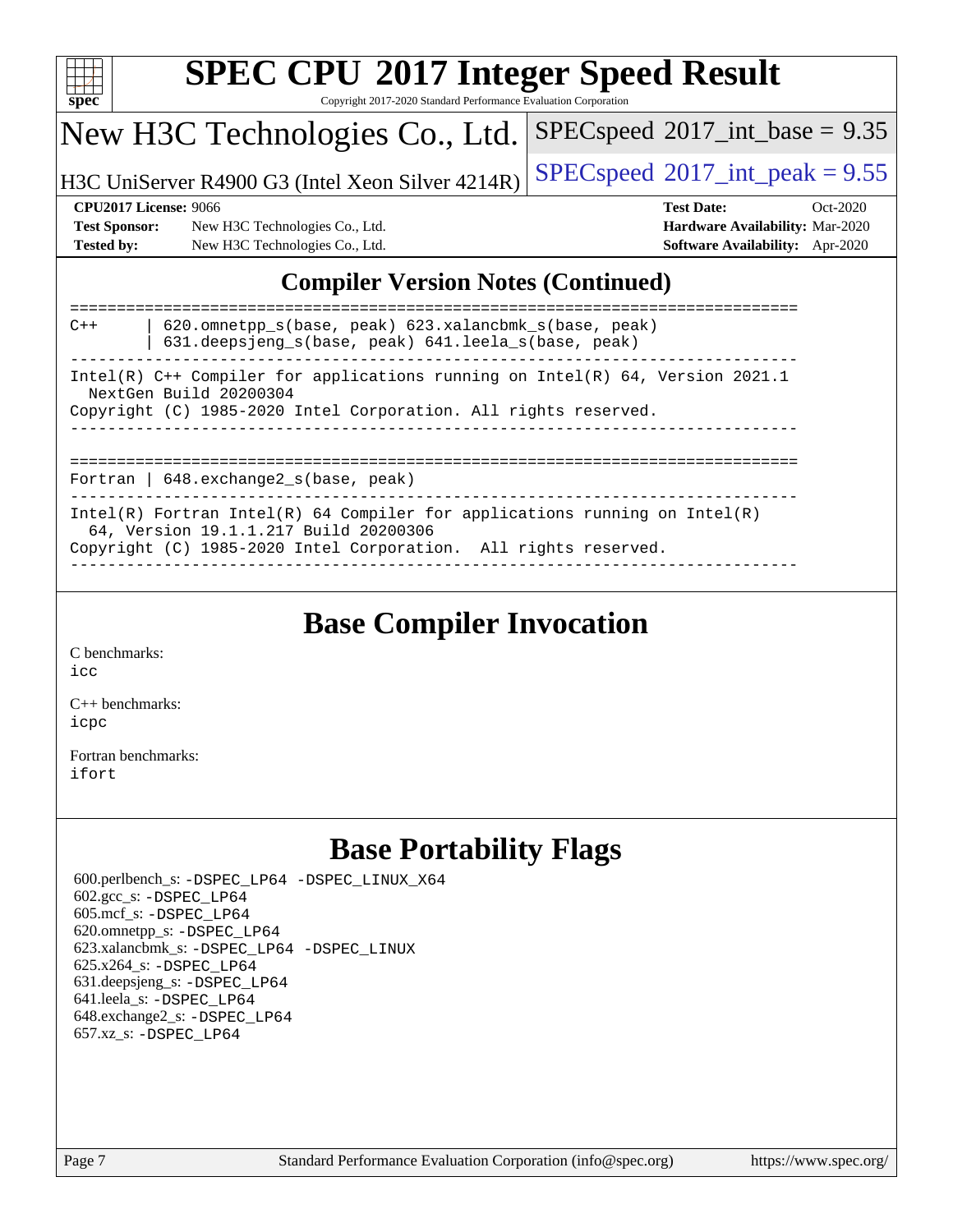| <b>SPEC CPU®2017 Integer Speed Result</b><br>$spec^*$<br>Copyright 2017-2020 Standard Performance Evaluation Corporation |                                                  |                                |                                            |                                        |            |  |  |  |
|--------------------------------------------------------------------------------------------------------------------------|--------------------------------------------------|--------------------------------|--------------------------------------------|----------------------------------------|------------|--|--|--|
|                                                                                                                          | New H3C Technologies Co., Ltd.                   |                                | $SPEC speed^{\circ}2017\_int\_base = 9.35$ |                                        |            |  |  |  |
|                                                                                                                          | H3C UniServer R4900 G3 (Intel Xeon Silver 4214R) |                                | $SPEC speed^{\circ}2017\_int\_peak = 9.55$ |                                        |            |  |  |  |
| <b>CPU2017 License: 9066</b>                                                                                             |                                                  |                                |                                            | <b>Test Date:</b>                      | $Oct-2020$ |  |  |  |
| <b>Test Sponsor:</b>                                                                                                     | New H3C Technologies Co., Ltd.                   |                                |                                            | Hardware Availability: Mar-2020        |            |  |  |  |
| <b>Tested by:</b>                                                                                                        | New H3C Technologies Co., Ltd.                   |                                |                                            | <b>Software Availability:</b> Apr-2020 |            |  |  |  |
| C benchmarks:<br>$-m64$ $-maytan$ $-ctd-cl1$                                                                             |                                                  | <b>Base Optimization Flags</b> |                                            |                                        |            |  |  |  |

[-m64](http://www.spec.org/cpu2017/results/res2020q4/cpu2017-20201027-24322.flags.html#user_CCbase_m64-icc) [-qnextgen](http://www.spec.org/cpu2017/results/res2020q4/cpu2017-20201027-24322.flags.html#user_CCbase_f-qnextgen) [-std=c11](http://www.spec.org/cpu2017/results/res2020q4/cpu2017-20201027-24322.flags.html#user_CCbase_std-icc-std_0e1c27790398a4642dfca32ffe6c27b5796f9c2d2676156f2e42c9c44eaad0c049b1cdb667a270c34d979996257aeb8fc440bfb01818dbc9357bd9d174cb8524) [-Wl,-plugin-opt=-x86-branches-within-32B-boundaries](http://www.spec.org/cpu2017/results/res2020q4/cpu2017-20201027-24322.flags.html#user_CCbase_f-x86-branches-within-32B-boundaries_0098b4e4317ae60947b7b728078a624952a08ac37a3c797dfb4ffeb399e0c61a9dd0f2f44ce917e9361fb9076ccb15e7824594512dd315205382d84209e912f3) [-Wl,-z,muldefs](http://www.spec.org/cpu2017/results/res2020q4/cpu2017-20201027-24322.flags.html#user_CCbase_link_force_multiple1_b4cbdb97b34bdee9ceefcfe54f4c8ea74255f0b02a4b23e853cdb0e18eb4525ac79b5a88067c842dd0ee6996c24547a27a4b99331201badda8798ef8a743f577) [-xCORE-AVX512](http://www.spec.org/cpu2017/results/res2020q4/cpu2017-20201027-24322.flags.html#user_CCbase_f-xCORE-AVX512) [-O3](http://www.spec.org/cpu2017/results/res2020q4/cpu2017-20201027-24322.flags.html#user_CCbase_f-O3) [-ffast-math](http://www.spec.org/cpu2017/results/res2020q4/cpu2017-20201027-24322.flags.html#user_CCbase_f-ffast-math) [-flto](http://www.spec.org/cpu2017/results/res2020q4/cpu2017-20201027-24322.flags.html#user_CCbase_f-flto) [-mfpmath=sse](http://www.spec.org/cpu2017/results/res2020q4/cpu2017-20201027-24322.flags.html#user_CCbase_f-mfpmath_70eb8fac26bde974f8ab713bc9086c5621c0b8d2f6c86f38af0bd7062540daf19db5f3a066d8c6684be05d84c9b6322eb3b5be6619d967835195b93d6c02afa1) [-funroll-loops](http://www.spec.org/cpu2017/results/res2020q4/cpu2017-20201027-24322.flags.html#user_CCbase_f-funroll-loops) [-fuse-ld=gold](http://www.spec.org/cpu2017/results/res2020q4/cpu2017-20201027-24322.flags.html#user_CCbase_f-fuse-ld_920b3586e2b8c6e0748b9c84fa9b744736ba725a32cab14ad8f3d4ad28eecb2f59d1144823d2e17006539a88734fe1fc08fc3035f7676166309105a78aaabc32) [-qopt-mem-layout-trans=4](http://www.spec.org/cpu2017/results/res2020q4/cpu2017-20201027-24322.flags.html#user_CCbase_f-qopt-mem-layout-trans_fa39e755916c150a61361b7846f310bcdf6f04e385ef281cadf3647acec3f0ae266d1a1d22d972a7087a248fd4e6ca390a3634700869573d231a252c784941a8) [-fopenmp](http://www.spec.org/cpu2017/results/res2020q4/cpu2017-20201027-24322.flags.html#user_CCbase_fopenmp_5aa2e47ce4f2ef030ba5d12d5a7a9c4e57167333d78243fcadb80b48d5abb78ff19333f8478e0b2a41e63049eb285965c145ccab7b93db7d0c4d59e4dc6f5591) [-DSPEC\\_OPENMP](http://www.spec.org/cpu2017/results/res2020q4/cpu2017-20201027-24322.flags.html#suite_CCbase_DSPEC_OPENMP) [-L/usr/local/jemalloc64-5.0.1/lib](http://www.spec.org/cpu2017/results/res2020q4/cpu2017-20201027-24322.flags.html#user_CCbase_jemalloc_link_path64_1_cc289568b1a6c0fd3b62c91b824c27fcb5af5e8098e6ad028160d21144ef1b8aef3170d2acf0bee98a8da324cfe4f67d0a3d0c4cc4673d993d694dc2a0df248b) [-ljemalloc](http://www.spec.org/cpu2017/results/res2020q4/cpu2017-20201027-24322.flags.html#user_CCbase_jemalloc_link_lib_d1249b907c500fa1c0672f44f562e3d0f79738ae9e3c4a9c376d49f265a04b9c99b167ecedbf6711b3085be911c67ff61f150a17b3472be731631ba4d0471706)

[C++ benchmarks](http://www.spec.org/auto/cpu2017/Docs/result-fields.html#CXXbenchmarks):

[-m64](http://www.spec.org/cpu2017/results/res2020q4/cpu2017-20201027-24322.flags.html#user_CXXbase_m64-icc) [-qnextgen](http://www.spec.org/cpu2017/results/res2020q4/cpu2017-20201027-24322.flags.html#user_CXXbase_f-qnextgen) [-Wl,-plugin-opt=-x86-branches-within-32B-boundaries](http://www.spec.org/cpu2017/results/res2020q4/cpu2017-20201027-24322.flags.html#user_CXXbase_f-x86-branches-within-32B-boundaries_0098b4e4317ae60947b7b728078a624952a08ac37a3c797dfb4ffeb399e0c61a9dd0f2f44ce917e9361fb9076ccb15e7824594512dd315205382d84209e912f3) [-Wl,-z,muldefs](http://www.spec.org/cpu2017/results/res2020q4/cpu2017-20201027-24322.flags.html#user_CXXbase_link_force_multiple1_b4cbdb97b34bdee9ceefcfe54f4c8ea74255f0b02a4b23e853cdb0e18eb4525ac79b5a88067c842dd0ee6996c24547a27a4b99331201badda8798ef8a743f577) [-xCORE-AVX512](http://www.spec.org/cpu2017/results/res2020q4/cpu2017-20201027-24322.flags.html#user_CXXbase_f-xCORE-AVX512) [-O3](http://www.spec.org/cpu2017/results/res2020q4/cpu2017-20201027-24322.flags.html#user_CXXbase_f-O3) [-ffast-math](http://www.spec.org/cpu2017/results/res2020q4/cpu2017-20201027-24322.flags.html#user_CXXbase_f-ffast-math) [-flto](http://www.spec.org/cpu2017/results/res2020q4/cpu2017-20201027-24322.flags.html#user_CXXbase_f-flto) [-mfpmath=sse](http://www.spec.org/cpu2017/results/res2020q4/cpu2017-20201027-24322.flags.html#user_CXXbase_f-mfpmath_70eb8fac26bde974f8ab713bc9086c5621c0b8d2f6c86f38af0bd7062540daf19db5f3a066d8c6684be05d84c9b6322eb3b5be6619d967835195b93d6c02afa1) [-funroll-loops](http://www.spec.org/cpu2017/results/res2020q4/cpu2017-20201027-24322.flags.html#user_CXXbase_f-funroll-loops) [-fuse-ld=gold](http://www.spec.org/cpu2017/results/res2020q4/cpu2017-20201027-24322.flags.html#user_CXXbase_f-fuse-ld_920b3586e2b8c6e0748b9c84fa9b744736ba725a32cab14ad8f3d4ad28eecb2f59d1144823d2e17006539a88734fe1fc08fc3035f7676166309105a78aaabc32) [-qopt-mem-layout-trans=4](http://www.spec.org/cpu2017/results/res2020q4/cpu2017-20201027-24322.flags.html#user_CXXbase_f-qopt-mem-layout-trans_fa39e755916c150a61361b7846f310bcdf6f04e385ef281cadf3647acec3f0ae266d1a1d22d972a7087a248fd4e6ca390a3634700869573d231a252c784941a8) [-L/usr/local/IntelCompiler19/compilers\\_and\\_libraries\\_2020.1.217/linux/compiler/lib/intel64\\_lin](http://www.spec.org/cpu2017/results/res2020q4/cpu2017-20201027-24322.flags.html#user_CXXbase_linkpath_2cb6f503891ebf8baee7515f4e7d4ec1217444d1d05903cc0091ac4158de400651d2b2313a9fa414cb8a8f0e16ab029634f5c6db340f400369c190d4db8a54a0) [-lqkmalloc](http://www.spec.org/cpu2017/results/res2020q4/cpu2017-20201027-24322.flags.html#user_CXXbase_qkmalloc_link_lib_79a818439969f771c6bc311cfd333c00fc099dad35c030f5aab9dda831713d2015205805422f83de8875488a2991c0a156aaa600e1f9138f8fc37004abc96dc5)

#### [Fortran benchmarks](http://www.spec.org/auto/cpu2017/Docs/result-fields.html#Fortranbenchmarks):

[-m64](http://www.spec.org/cpu2017/results/res2020q4/cpu2017-20201027-24322.flags.html#user_FCbase_m64-icc) [-Wl,-plugin-opt=-x86-branches-within-32B-boundaries](http://www.spec.org/cpu2017/results/res2020q4/cpu2017-20201027-24322.flags.html#user_FCbase_f-x86-branches-within-32B-boundaries_0098b4e4317ae60947b7b728078a624952a08ac37a3c797dfb4ffeb399e0c61a9dd0f2f44ce917e9361fb9076ccb15e7824594512dd315205382d84209e912f3) [-xCORE-AVX512](http://www.spec.org/cpu2017/results/res2020q4/cpu2017-20201027-24322.flags.html#user_FCbase_f-xCORE-AVX512) [-O3](http://www.spec.org/cpu2017/results/res2020q4/cpu2017-20201027-24322.flags.html#user_FCbase_f-O3) [-ipo](http://www.spec.org/cpu2017/results/res2020q4/cpu2017-20201027-24322.flags.html#user_FCbase_f-ipo) [-no-prec-div](http://www.spec.org/cpu2017/results/res2020q4/cpu2017-20201027-24322.flags.html#user_FCbase_f-no-prec-div) [-qopt-mem-layout-trans=4](http://www.spec.org/cpu2017/results/res2020q4/cpu2017-20201027-24322.flags.html#user_FCbase_f-qopt-mem-layout-trans_fa39e755916c150a61361b7846f310bcdf6f04e385ef281cadf3647acec3f0ae266d1a1d22d972a7087a248fd4e6ca390a3634700869573d231a252c784941a8) [-nostandard-realloc-lhs](http://www.spec.org/cpu2017/results/res2020q4/cpu2017-20201027-24322.flags.html#user_FCbase_f_2003_std_realloc_82b4557e90729c0f113870c07e44d33d6f5a304b4f63d4c15d2d0f1fab99f5daaed73bdb9275d9ae411527f28b936061aa8b9c8f2d63842963b95c9dd6426b8a) [-align array32byte](http://www.spec.org/cpu2017/results/res2020q4/cpu2017-20201027-24322.flags.html#user_FCbase_align_array32byte_b982fe038af199962ba9a80c053b8342c548c85b40b8e86eb3cc33dee0d7986a4af373ac2d51c3f7cf710a18d62fdce2948f201cd044323541f22fc0fffc51b6) [-mbranches-within-32B-boundaries](http://www.spec.org/cpu2017/results/res2020q4/cpu2017-20201027-24322.flags.html#user_FCbase_f-mbranches-within-32B-boundaries)

## **[Peak Compiler Invocation](http://www.spec.org/auto/cpu2017/Docs/result-fields.html#PeakCompilerInvocation)**

[C benchmarks](http://www.spec.org/auto/cpu2017/Docs/result-fields.html#Cbenchmarks):

[icc](http://www.spec.org/cpu2017/results/res2020q4/cpu2017-20201027-24322.flags.html#user_CCpeak_intel_icc_66fc1ee009f7361af1fbd72ca7dcefbb700085f36577c54f309893dd4ec40d12360134090235512931783d35fd58c0460139e722d5067c5574d8eaf2b3e37e92)

[C++ benchmarks:](http://www.spec.org/auto/cpu2017/Docs/result-fields.html#CXXbenchmarks) [icpc](http://www.spec.org/cpu2017/results/res2020q4/cpu2017-20201027-24322.flags.html#user_CXXpeak_intel_icpc_c510b6838c7f56d33e37e94d029a35b4a7bccf4766a728ee175e80a419847e808290a9b78be685c44ab727ea267ec2f070ec5dc83b407c0218cded6866a35d07)

[Fortran benchmarks](http://www.spec.org/auto/cpu2017/Docs/result-fields.html#Fortranbenchmarks): [ifort](http://www.spec.org/cpu2017/results/res2020q4/cpu2017-20201027-24322.flags.html#user_FCpeak_intel_ifort_8111460550e3ca792625aed983ce982f94888b8b503583aa7ba2b8303487b4d8a21a13e7191a45c5fd58ff318f48f9492884d4413fa793fd88dd292cad7027ca)

## **[Peak Portability Flags](http://www.spec.org/auto/cpu2017/Docs/result-fields.html#PeakPortabilityFlags)**

 600.perlbench\_s: [-DSPEC\\_LP64](http://www.spec.org/cpu2017/results/res2020q4/cpu2017-20201027-24322.flags.html#b600.perlbench_s_peakPORTABILITY_DSPEC_LP64) [-DSPEC\\_LINUX\\_X64](http://www.spec.org/cpu2017/results/res2020q4/cpu2017-20201027-24322.flags.html#b600.perlbench_s_peakCPORTABILITY_DSPEC_LINUX_X64)  $602.\text{gcc}\$ :  $-DSPEC\_LP64(*) -DSPEC\_LP64$  605.mcf\_s: [-DSPEC\\_LP64](http://www.spec.org/cpu2017/results/res2020q4/cpu2017-20201027-24322.flags.html#suite_peakPORTABILITY605_mcf_s_DSPEC_LP64) 620.omnetpp\_s: [-DSPEC\\_LP64](http://www.spec.org/cpu2017/results/res2020q4/cpu2017-20201027-24322.flags.html#suite_peakPORTABILITY620_omnetpp_s_DSPEC_LP64) 623.xalancbmk\_s: [-DSPEC\\_LP64](http://www.spec.org/cpu2017/results/res2020q4/cpu2017-20201027-24322.flags.html#suite_peakPORTABILITY623_xalancbmk_s_DSPEC_LP64) [-DSPEC\\_LINUX](http://www.spec.org/cpu2017/results/res2020q4/cpu2017-20201027-24322.flags.html#b623.xalancbmk_s_peakCXXPORTABILITY_DSPEC_LINUX) 625.x264\_s: [-DSPEC\\_LP64](http://www.spec.org/cpu2017/results/res2020q4/cpu2017-20201027-24322.flags.html#suite_peakPORTABILITY625_x264_s_DSPEC_LP64) 631.deepsjeng\_s: [-DSPEC\\_LP64](http://www.spec.org/cpu2017/results/res2020q4/cpu2017-20201027-24322.flags.html#suite_peakPORTABILITY631_deepsjeng_s_DSPEC_LP64) 641.leela\_s: [-DSPEC\\_LP64](http://www.spec.org/cpu2017/results/res2020q4/cpu2017-20201027-24322.flags.html#suite_peakPORTABILITY641_leela_s_DSPEC_LP64)

**(Continued on next page)**

Page 8 Standard Performance Evaluation Corporation [\(info@spec.org\)](mailto:info@spec.org) <https://www.spec.org/>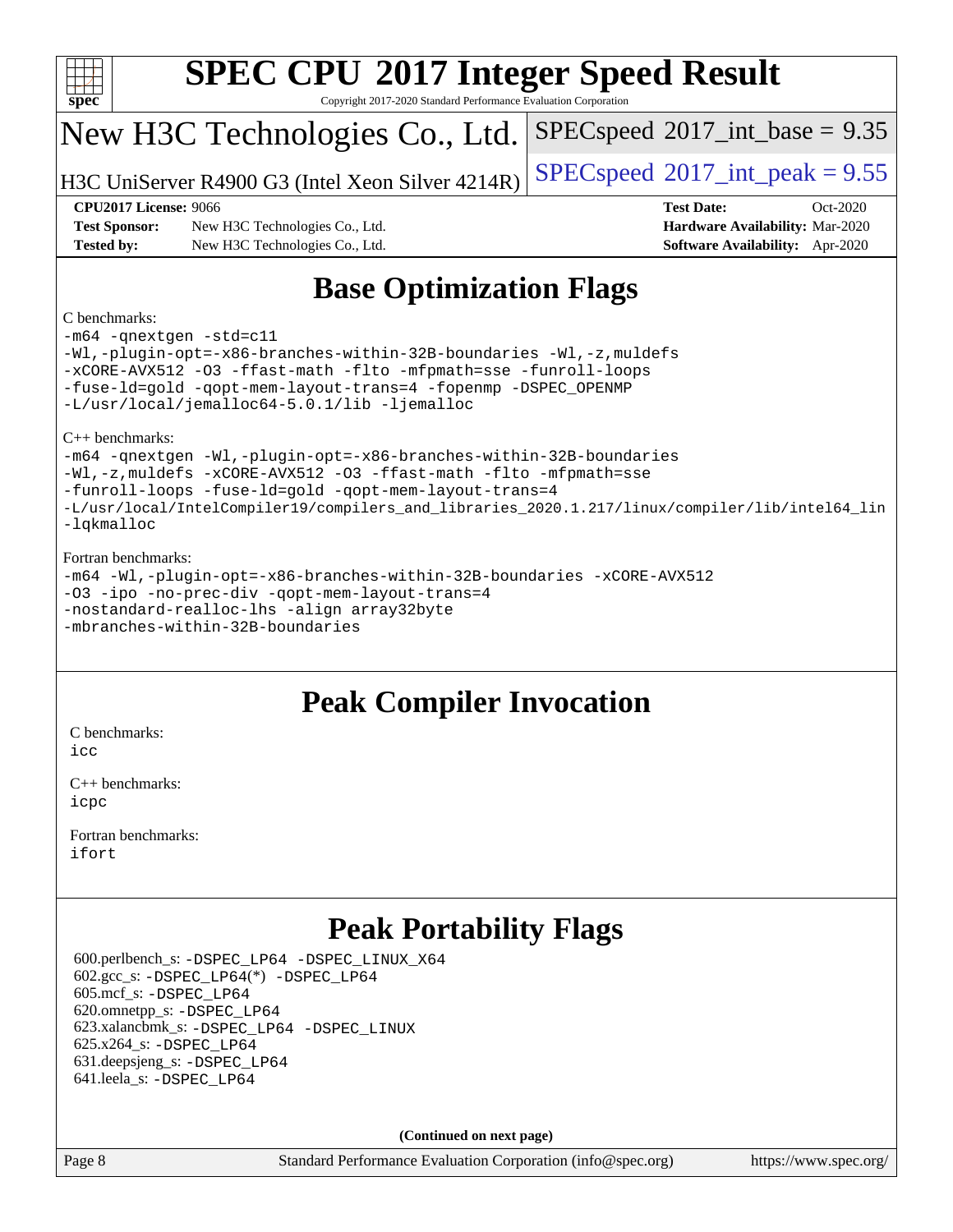

Copyright 2017-2020 Standard Performance Evaluation Corporation

## New H3C Technologies Co., Ltd.

H3C UniServer R4900 G3 (Intel Xeon Silver  $4214R$ ) [SPECspeed](http://www.spec.org/auto/cpu2017/Docs/result-fields.html#SPECspeed2017intpeak)®[2017\\_int\\_peak = 9](http://www.spec.org/auto/cpu2017/Docs/result-fields.html#SPECspeed2017intpeak).55

 $SPECspeed^{\circ}2017\_int\_base = 9.35$  $SPECspeed^{\circ}2017\_int\_base = 9.35$ 

**[Test Sponsor:](http://www.spec.org/auto/cpu2017/Docs/result-fields.html#TestSponsor)** New H3C Technologies Co., Ltd. **[Hardware Availability:](http://www.spec.org/auto/cpu2017/Docs/result-fields.html#HardwareAvailability)** Mar-2020 **[Tested by:](http://www.spec.org/auto/cpu2017/Docs/result-fields.html#Testedby)** New H3C Technologies Co., Ltd. **[Software Availability:](http://www.spec.org/auto/cpu2017/Docs/result-fields.html#SoftwareAvailability)** Apr-2020

**[CPU2017 License:](http://www.spec.org/auto/cpu2017/Docs/result-fields.html#CPU2017License)** 9066 **[Test Date:](http://www.spec.org/auto/cpu2017/Docs/result-fields.html#TestDate)** Oct-2020

## **[Peak Portability Flags \(Continued\)](http://www.spec.org/auto/cpu2017/Docs/result-fields.html#PeakPortabilityFlags)**

 648.exchange2\_s: [-DSPEC\\_LP64](http://www.spec.org/cpu2017/results/res2020q4/cpu2017-20201027-24322.flags.html#suite_peakPORTABILITY648_exchange2_s_DSPEC_LP64) 657.xz\_s: [-DSPEC\\_LP64](http://www.spec.org/cpu2017/results/res2020q4/cpu2017-20201027-24322.flags.html#suite_peakPORTABILITY657_xz_s_DSPEC_LP64)

(\*) Indicates a portability flag that was found in a non-portability variable.

## **[Peak Optimization Flags](http://www.spec.org/auto/cpu2017/Docs/result-fields.html#PeakOptimizationFlags)**

[C benchmarks](http://www.spec.org/auto/cpu2017/Docs/result-fields.html#Cbenchmarks):

```
 600.perlbench_s: -Wl,-z,muldefs -prof-gen(pass 1) -prof-use(pass 2)
-xCORE-AVX512 -ipo -O3 -no-prec-div
-qopt-mem-layout-trans=4 -fno-strict-overflow
-mbranches-within-32B-boundaries
-L/usr/local/jemalloc64-5.0.1/lib -ljemalloc
```

```
 602.gcc_s: -m64 -qnextgen -std=c11 -fuse-ld=gold
-Wl,-plugin-opt=-x86-branches-within-32B-boundaries
-Wl,-z,muldefs -fprofile-generate(pass 1)
-fprofile-use=default.profdata(pass 2) -xCORE-AVX512 -flto
-Ofast(pass 1) -O3 -ffast-math -qopt-mem-layout-trans=4
-L/usr/local/jemalloc64-5.0.1/lib -ljemalloc
```
605.mcf\_s: basepeak = yes

 625.x264\_s: [-m64](http://www.spec.org/cpu2017/results/res2020q4/cpu2017-20201027-24322.flags.html#user_peakCCLD625_x264_s_m64-icc) [-qnextgen](http://www.spec.org/cpu2017/results/res2020q4/cpu2017-20201027-24322.flags.html#user_peakCCLD625_x264_s_f-qnextgen) [-std=c11](http://www.spec.org/cpu2017/results/res2020q4/cpu2017-20201027-24322.flags.html#user_peakCCLD625_x264_s_std-icc-std_0e1c27790398a4642dfca32ffe6c27b5796f9c2d2676156f2e42c9c44eaad0c049b1cdb667a270c34d979996257aeb8fc440bfb01818dbc9357bd9d174cb8524) [-Wl,-plugin-opt=-x86-branches-within-32B-boundaries](http://www.spec.org/cpu2017/results/res2020q4/cpu2017-20201027-24322.flags.html#user_peakLDFLAGS625_x264_s_f-x86-branches-within-32B-boundaries_0098b4e4317ae60947b7b728078a624952a08ac37a3c797dfb4ffeb399e0c61a9dd0f2f44ce917e9361fb9076ccb15e7824594512dd315205382d84209e912f3) [-Wl,-z,muldefs](http://www.spec.org/cpu2017/results/res2020q4/cpu2017-20201027-24322.flags.html#user_peakEXTRA_LDFLAGS625_x264_s_link_force_multiple1_b4cbdb97b34bdee9ceefcfe54f4c8ea74255f0b02a4b23e853cdb0e18eb4525ac79b5a88067c842dd0ee6996c24547a27a4b99331201badda8798ef8a743f577) [-xCORE-AVX512](http://www.spec.org/cpu2017/results/res2020q4/cpu2017-20201027-24322.flags.html#user_peakCOPTIMIZE625_x264_s_f-xCORE-AVX512) [-flto](http://www.spec.org/cpu2017/results/res2020q4/cpu2017-20201027-24322.flags.html#user_peakCOPTIMIZE625_x264_s_f-flto) [-O3](http://www.spec.org/cpu2017/results/res2020q4/cpu2017-20201027-24322.flags.html#user_peakCOPTIMIZE625_x264_s_f-O3) [-ffast-math](http://www.spec.org/cpu2017/results/res2020q4/cpu2017-20201027-24322.flags.html#user_peakCOPTIMIZE625_x264_s_f-ffast-math) [-fuse-ld=gold](http://www.spec.org/cpu2017/results/res2020q4/cpu2017-20201027-24322.flags.html#user_peakCOPTIMIZE625_x264_s_f-fuse-ld_920b3586e2b8c6e0748b9c84fa9b744736ba725a32cab14ad8f3d4ad28eecb2f59d1144823d2e17006539a88734fe1fc08fc3035f7676166309105a78aaabc32) [-qopt-mem-layout-trans=4](http://www.spec.org/cpu2017/results/res2020q4/cpu2017-20201027-24322.flags.html#user_peakCOPTIMIZE625_x264_s_f-qopt-mem-layout-trans_fa39e755916c150a61361b7846f310bcdf6f04e385ef281cadf3647acec3f0ae266d1a1d22d972a7087a248fd4e6ca390a3634700869573d231a252c784941a8) [-fno-alias](http://www.spec.org/cpu2017/results/res2020q4/cpu2017-20201027-24322.flags.html#user_peakEXTRA_OPTIMIZE625_x264_s_f-no-alias_77dbac10d91cbfe898fbf4a29d1b29b694089caa623bdd1baccc9957d4edbe8d106c0b357e2748a65b44fc9e83d78098bb898077f3fe92f9faf24f7bd4a07ed7) [-L/usr/local/jemalloc64-5.0.1/lib](http://www.spec.org/cpu2017/results/res2020q4/cpu2017-20201027-24322.flags.html#user_peakEXTRA_LIBS625_x264_s_jemalloc_link_path64_1_cc289568b1a6c0fd3b62c91b824c27fcb5af5e8098e6ad028160d21144ef1b8aef3170d2acf0bee98a8da324cfe4f67d0a3d0c4cc4673d993d694dc2a0df248b) [-ljemalloc](http://www.spec.org/cpu2017/results/res2020q4/cpu2017-20201027-24322.flags.html#user_peakEXTRA_LIBS625_x264_s_jemalloc_link_lib_d1249b907c500fa1c0672f44f562e3d0f79738ae9e3c4a9c376d49f265a04b9c99b167ecedbf6711b3085be911c67ff61f150a17b3472be731631ba4d0471706)

 $657.xz$ \_s: basepeak = yes

[C++ benchmarks:](http://www.spec.org/auto/cpu2017/Docs/result-fields.html#CXXbenchmarks)

620.omnetpp\_s: basepeak = yes

623.xalancbmk\_s: basepeak = yes

631.deepsjeng\_s: basepeak = yes

641.leela\_s: basepeak = yes

[Fortran benchmarks](http://www.spec.org/auto/cpu2017/Docs/result-fields.html#Fortranbenchmarks):

**(Continued on next page)**